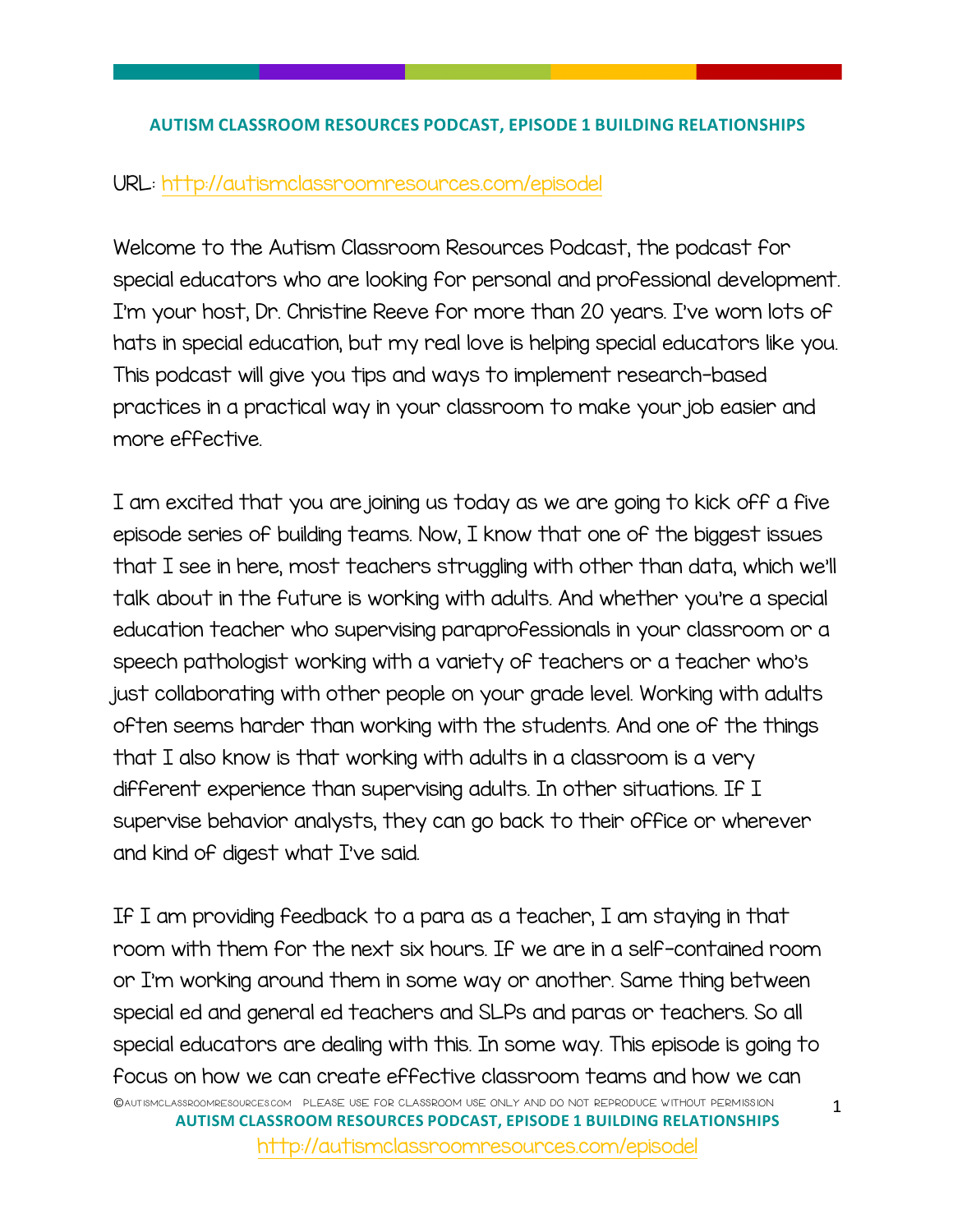make things better and less stressful and our classes while also providing the training support and collaboration that we need to use.

So as I said, most of my career has been spent as either support staff, administrator or consultant and that means that it was always my job to work with adults more than the students. And so I know that sometimes it's hard because our expectations for adults of course are higher than for our students. But we are also in a really difficult position in a school. It's not the same type of management that you read about for a company. It is particularly challenging to work, for instance, with paraprofessionals, not because they're paraprofessionals, but because you and the paraprofessionals are in a classroom for six to seven hours a day and you depend on each other to get through the day. You can't give them feedback and let them go, kind of digest it later. It happens right now. And the best type of training that we can provide for staff is to model, demonstrate, and give feedback.

Because without feedback, no one learns. So I want to help you by sharing some things I've learned over the years. You have to be a lot of things. Obviously as a special educator, you have to have where a lot of different hats and one of those things is being a teacher leader. So consider this a leadership seminar of sorts. And being a teacher leader is different than being a corporate leader. So let's start, I'm going to have five tips for five episodes. So let's start with number one, get to know each other. And I realized that that sounds ridiculous. Like try, trust me, I do every time I say it out loud, I think, Oh my gosh, but it really isn't. And I also know that it's really hard these days to get to know staff and for the staff to get to know you because you don't have a lot of time together where you don't have students.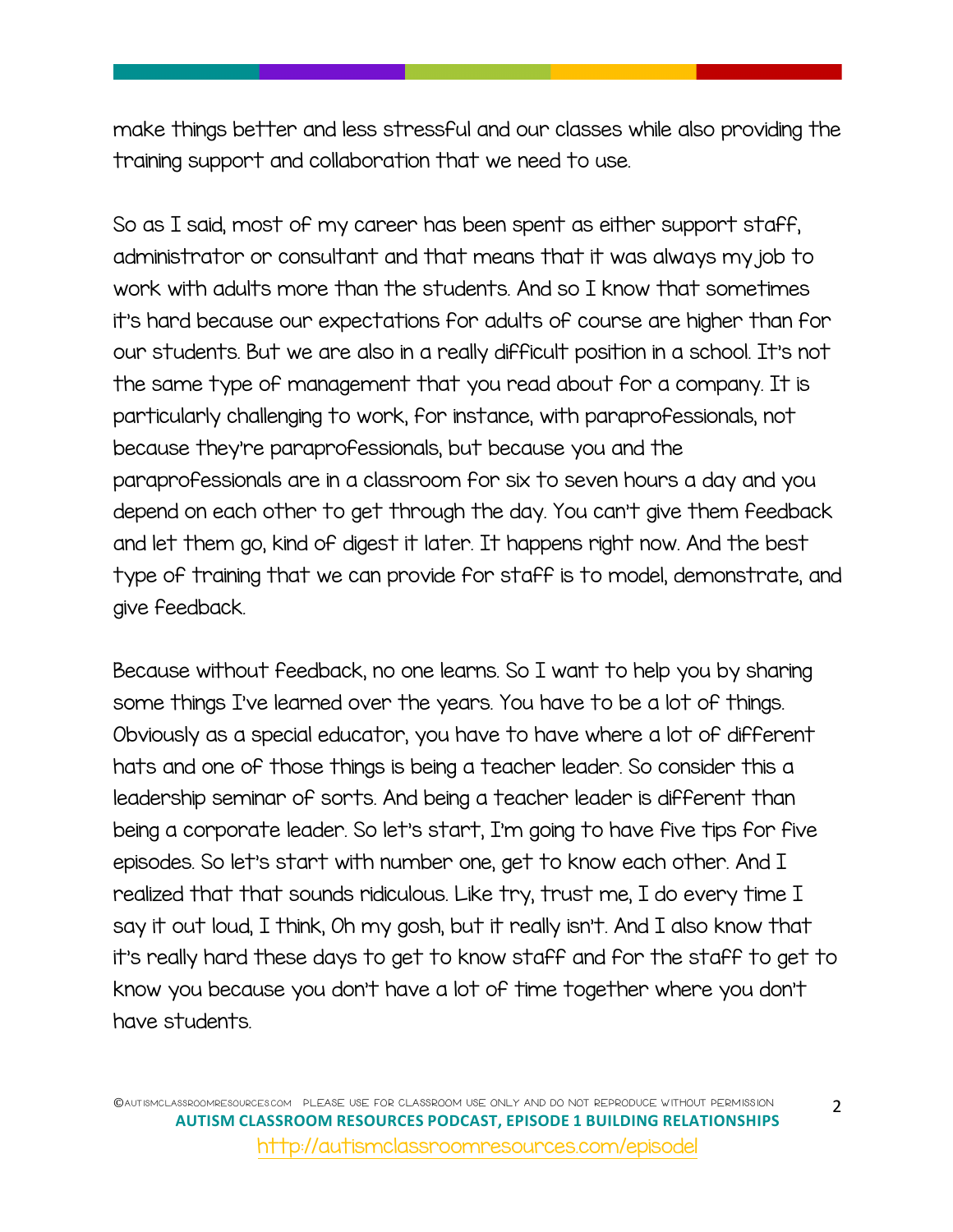Some of you don't have any time together when you don't have students, but getting to know them is really a big piece of it. You know, you see all this stuff on social media about build relationships with your students and that is critical. We know that that's critical. And when I talk about behavior in the future, I'll talk about that some more. But it's equally important to build relationships among the adults. How can you expect people to be part of a team if you have no relationship with them? In order to have a successful partnership, you have to have that relationship. But relationships don't happen overnight. Now I'm not saying that you have to be besties or sisters or brothers in your past lives, whatever you may have had the opportunity in your career. If you've been doing this awhile of having someone in your classroom who is the other half of your brain, who is your right hand and if they disappeared you would be lost because they are the people who can anticipate what you need.

You've worked together and you've worked together well long enough for that to happen. But we've also worked either as a paraprofessional or as a teacher with people who had less experience than we did or people who in Paris situations have no background and training in what we're asking them to do. That is left up to us. So you do, but you do have to have respect for each other and you can only respect people if you build a relationship with them. And relationships have to start with getting to know each other. So take some time at the beginning of the year or whenever you're listening to this to have a real conversation with the staff in your classroom about more than just what the duties are, what needs to be done, what you need from them. And here's some things you might want to include. You obviously want to know about their personal lives because that's just good social skills and that's what we teach our students to do.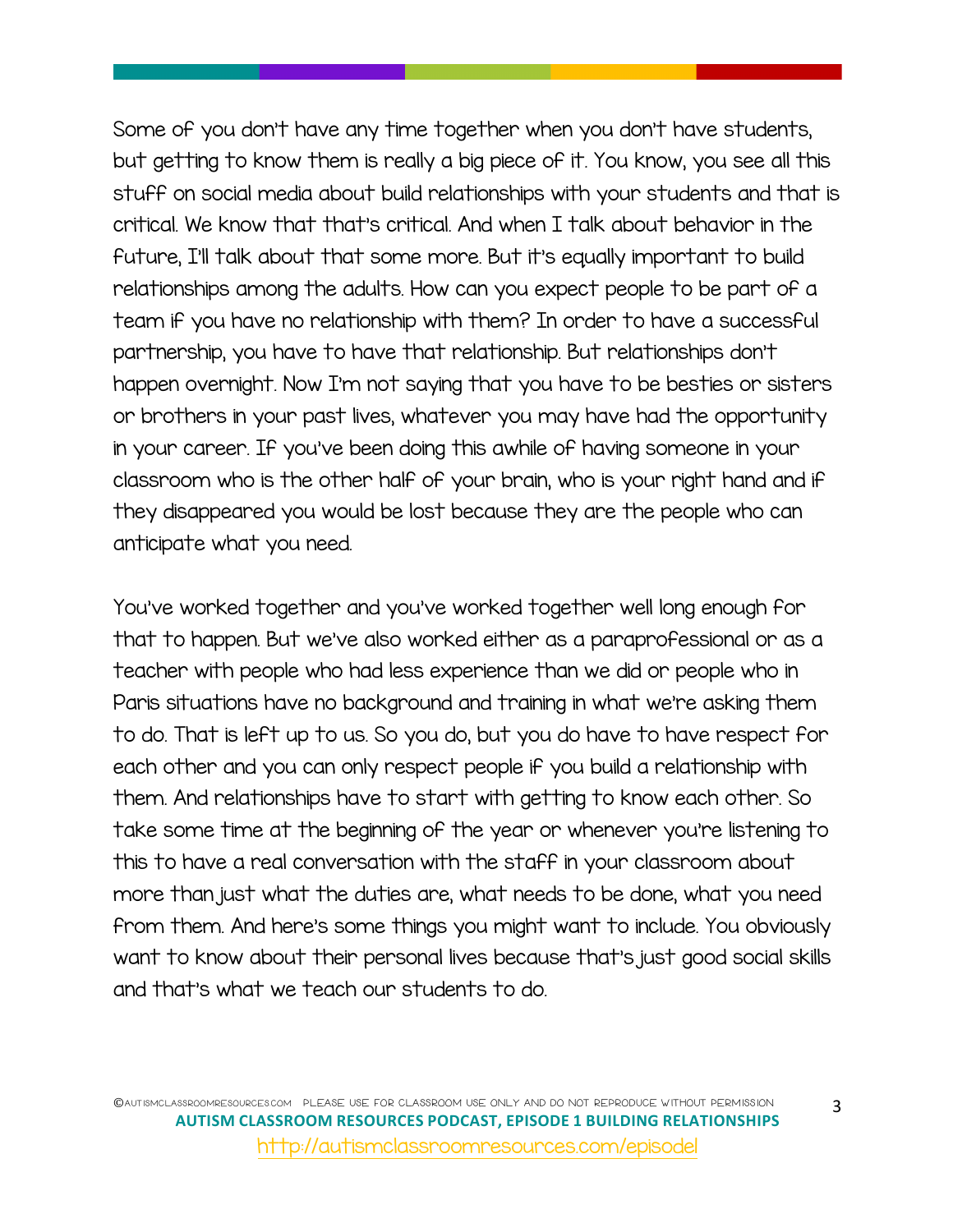Are they married? Do they have kids? And since we teach social skills, we need to do that. But there are also more specific questions that you can ask in relation to a job type, the job type. Find out why they got into this. Okay. Obviously knowing their history and experience is going to be helpful, but get to the why they want to do this. What is their motivation? Because that's what's going to make a difference in them becoming a critical piece of your classroom. Ask the person what he or she sees as the most critical component of learning for your students. Do they have a personal connection to working in special education? Do they have a child or a sibling with disabilities that brought them here? This is a very tough job, particularly if you are in a self-contained class or you're dealing with students with behavioral issues.

It is not an easy job to be a para in this situation. It's not an easy job to be any professional in this situation, but there are thousands of things that they could do. They're also not paid well enough to really overcome that. So it's not like it's a glamorous high paying job that they've sought for themselves. So why are they there? Do they have that personal connection? What do they see as their biggest strength when coming into the classroom and what are they most interested in doing with the students? You may find that you have somebody who loves to sing and play a guitar and would love to run morning meeting and have more music in your classroom. You may find that you have somebody who loves to garden and that's an awesome activity for a lot of our students, younger students.

And our self-contained older students to learn and that allows you to know how they see themselves, but also gives you some ideas about how your strengths and weaknesses match up with theirs. Now, clearly you're not going to pepper them with questions. You're not going to conduct an interview unless you're lucky enough to be in on the hiring, in which case you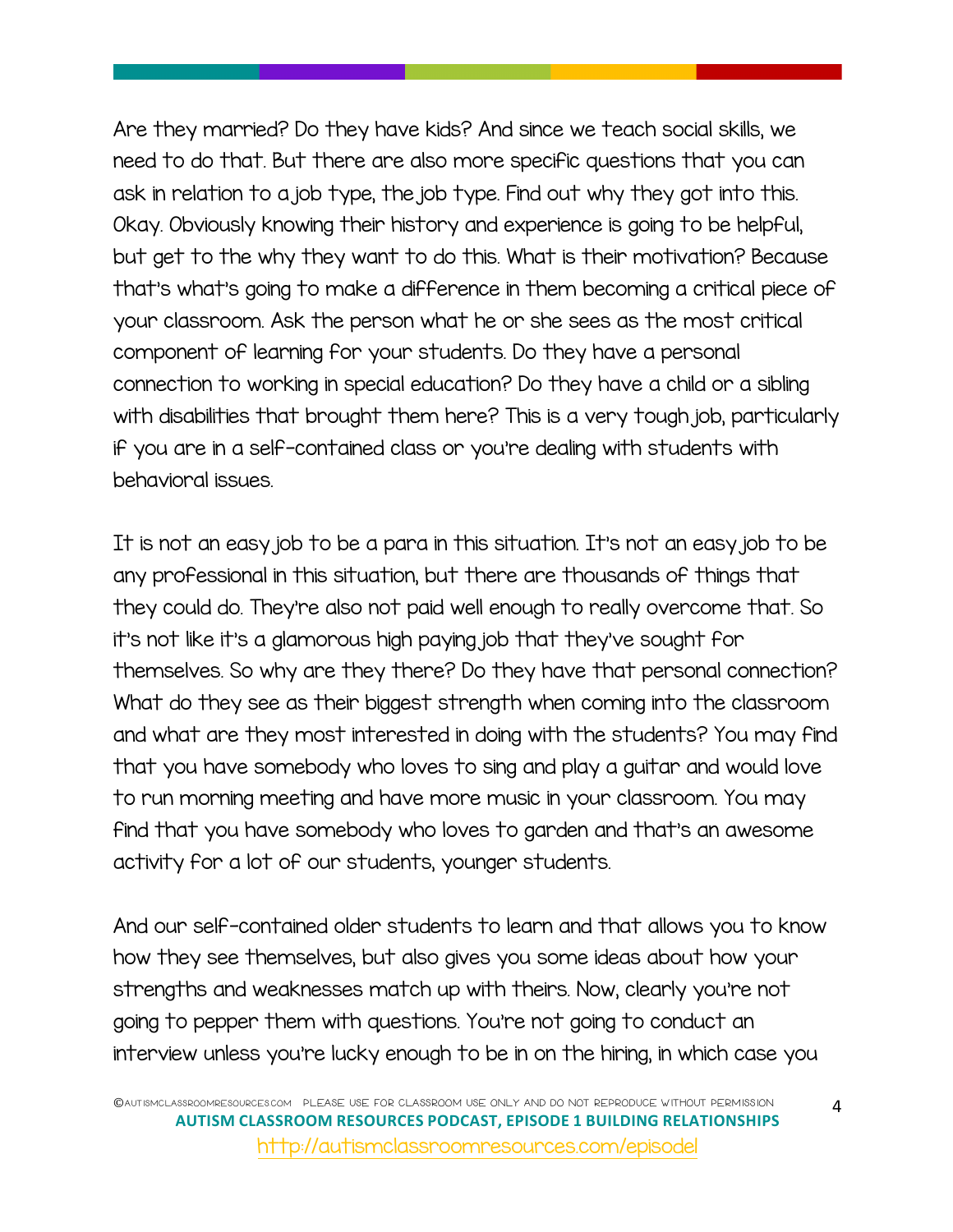are so lucky. You're not going to give them a questionnaire, but as you begin to talk to them, these are the things that you might want to know that you might ask as they might help to move your relationship forward. Now, I recognize that most of you don't have the time to have these conversations with your paras. So here are some ideas for how to make it happen. One is considered before school starts. If it hasn't started for you yet, asking them if you could go for a walk with them or take them for a cup of coffee or something like that.

Find out what they like to do, then join them on that. Ask them if you could talk to them and get to know them. If they are there to help set up your classroom, that's a perfect time to have a conversation because we all know it's much easier to have a conversation while you're doing a shared activity then at a cocktail party, unless you're much more extroverted than I am. So find those times. If you can't do that, if you can't do something outside of hours, see if there's a time that maybe you run a one man down plan where you have, you run the classroom as if a staff member is absent and spend some time just talking with them while you're working with the kids. You're not going to spend a lot of time talking about things other than the students when you're working with students.

But it is a way to share time with them and get to know them. If you have the opportunity to ask your principal, could they stay an extra half hour or could they, you know, stay a half day on a professional development day, would we be able to pay them for that? Seek that out and advocate for yourself because being able to coordinate with your staff is really critical to be able to do the job well and I'll have some other suggestions for how to do that. You really want to find a way that you can be with that person, that you can talk with that person more casually to take the barrier of supervisor versus para down a bit and really talk and really listen to them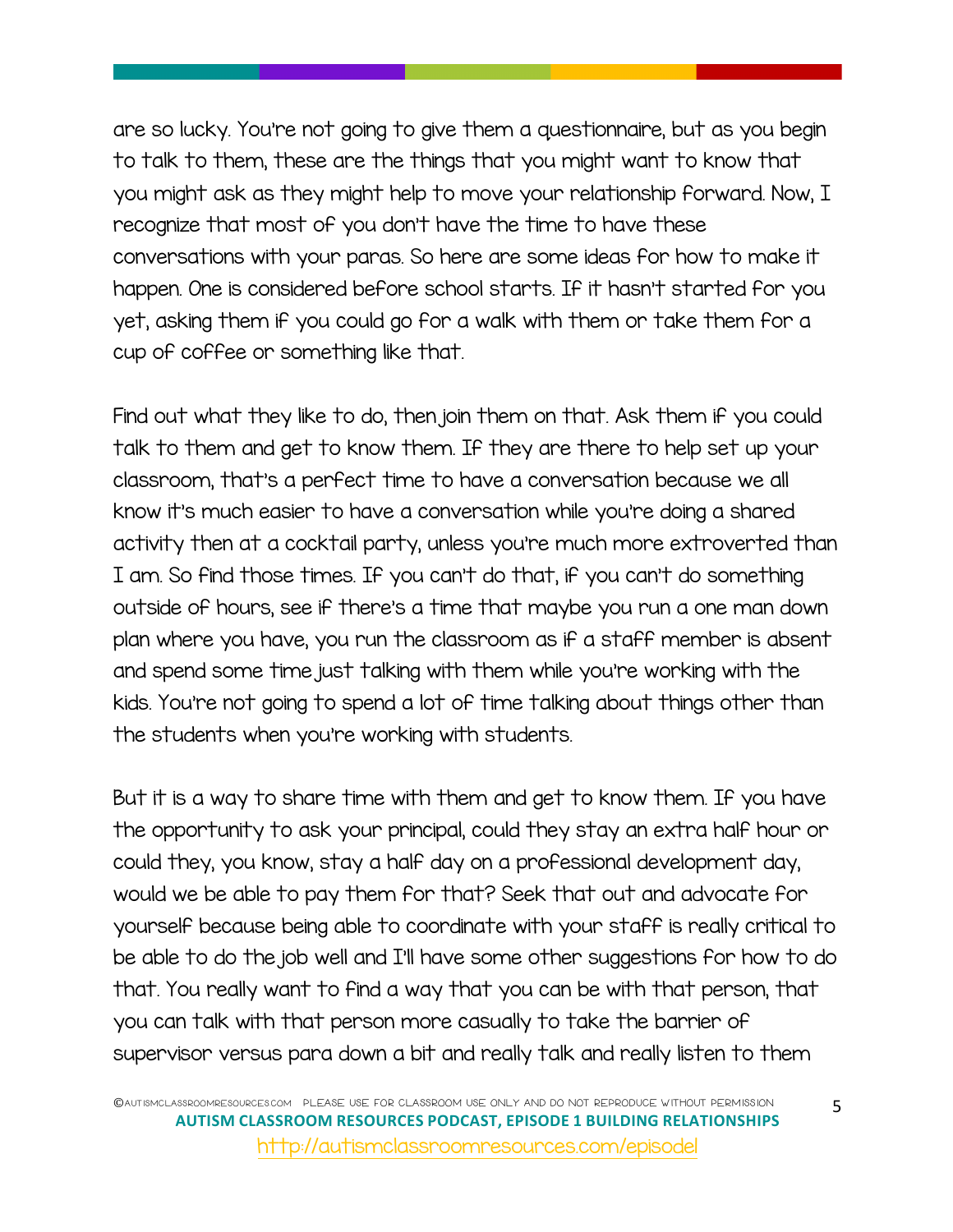and listening is really the most important part. Ask them about themselves and listen to what they say. It may be that this conversation happens best after they've been with you for a little while, so not at the beginning of the year so that they become more comfortable with you because the more comfortable that you get, the more that you find out about someone, the more that it's going to be less stressful to be around them and to spend the day with them.

So you really want to think about how you can create those opportunities to find out a little bit. It might be two minutes before the buses leave that you have that conversation. It might be, you know, two minutes as they're putting on their coat to go out the door at the end of the day. Another option is to trade off with other teachers in your school. So if you're a para has bus duty and her para has bus duty, could they trade off one day so that the teacher's doing your paras bus duty. See you can talk to your para and another day you do her paras bus duty so she can talk with her para. Same kind of thing could be done with covering classes. You could run a one man down zoning plan and I'll put a link to explain what that means and we'll talk about it later in the series.

And then maybe you can send a para to her room so she can have a meeting and then she can a para to your room so you can have a meeting. So it doesn't have to be a formal meeting, but it could be an opportunity just to talk about a specific activity and how things are going. And that gives you a chance to actually chat, which is time that we don't have a lot of these days. So we do have to get very creative in how to do, do that, find those times to have those conversations, share about yourself, but listen about them and find out what motivates them because that's going to play a large role in being able to help them help you and all of you help this student. And one